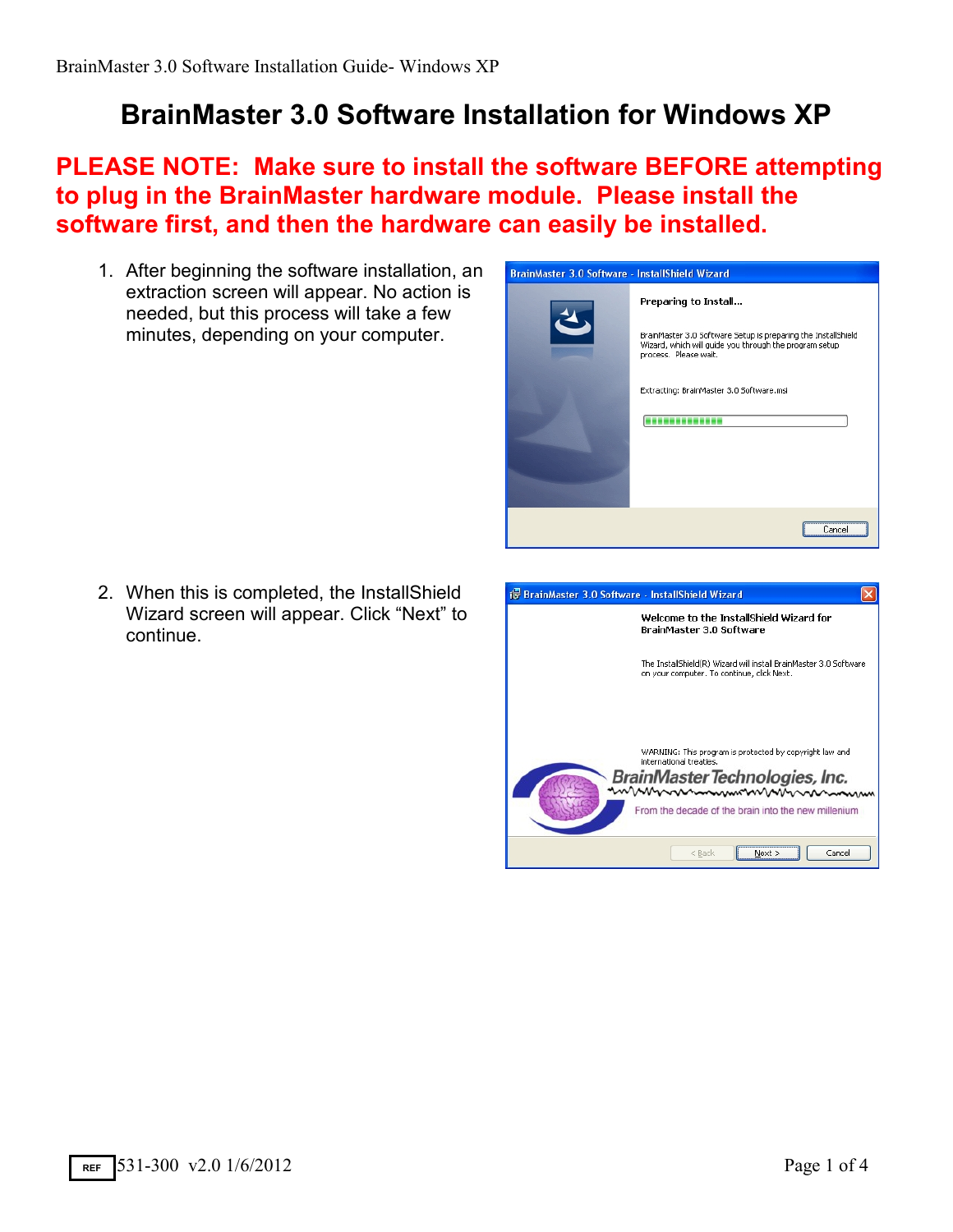## BrainMaster 3.0 Software Installation Guide- Windows XP

3. In order to continue through the installation process, the license agreement will need to be accepted. Do this by clicking "I accept the terms in the license agreement," then click "Next" to continue.

4. Please enter your User Name and

continue.

Organization (if any), and click "Next" to

| BrainMaster 3.0 Software - InstallShield Wizard                                                                                                                                                                                      |  |
|--------------------------------------------------------------------------------------------------------------------------------------------------------------------------------------------------------------------------------------|--|
| <b>License Agreement</b><br>Please read the following license agreement carefully.                                                                                                                                                   |  |
| END USER LICENSE AGREEMENT                                                                                                                                                                                                           |  |
| Before using this Software, you should carefully read the following terms<br>and conditions. Operating this software indicates your acceptance of these<br>terms and conditions.                                                     |  |
| BrainMaster Technologies, Inc. (BrainMaster) provides this Software and<br>licenses its use to you, the Customer. BrainMaster retains ownership of all<br>rights in the Software and of all proprietary technology embodied therein. |  |
| Print<br>I accept the terms in the license agreement!<br>$\bigcirc$ I do not accept the terms in the license agreement                                                                                                               |  |
| InstallShield<br>Cancel<br>$<$ Back<br>Next                                                                                                                                                                                          |  |

| <b>Customer Information</b>    |  |  |
|--------------------------------|--|--|
| Please enter your information. |  |  |
| User Name:                     |  |  |
| Robert Milicia                 |  |  |
| Organization:                  |  |  |
| BrainMaster Technologies, Inc. |  |  |
|                                |  |  |
|                                |  |  |
|                                |  |  |
|                                |  |  |
|                                |  |  |
|                                |  |  |
|                                |  |  |

5. When the following screen appears, click "Install" to continue.

| <b>BrainMaster 3.0 Software - InstallShield Wizard</b>                                                                                                         |                   |
|----------------------------------------------------------------------------------------------------------------------------------------------------------------|-------------------|
| Ready to Install the Program<br>The wizard is ready to begin installation.                                                                                     |                   |
| Click Install to begin the installation.<br>If you want to review or change any of your installation settings, click Back. Click Cancel to<br>exit the wizard. |                   |
| InstallShield<br>$<$ Back                                                                                                                                      | Install<br>Cancel |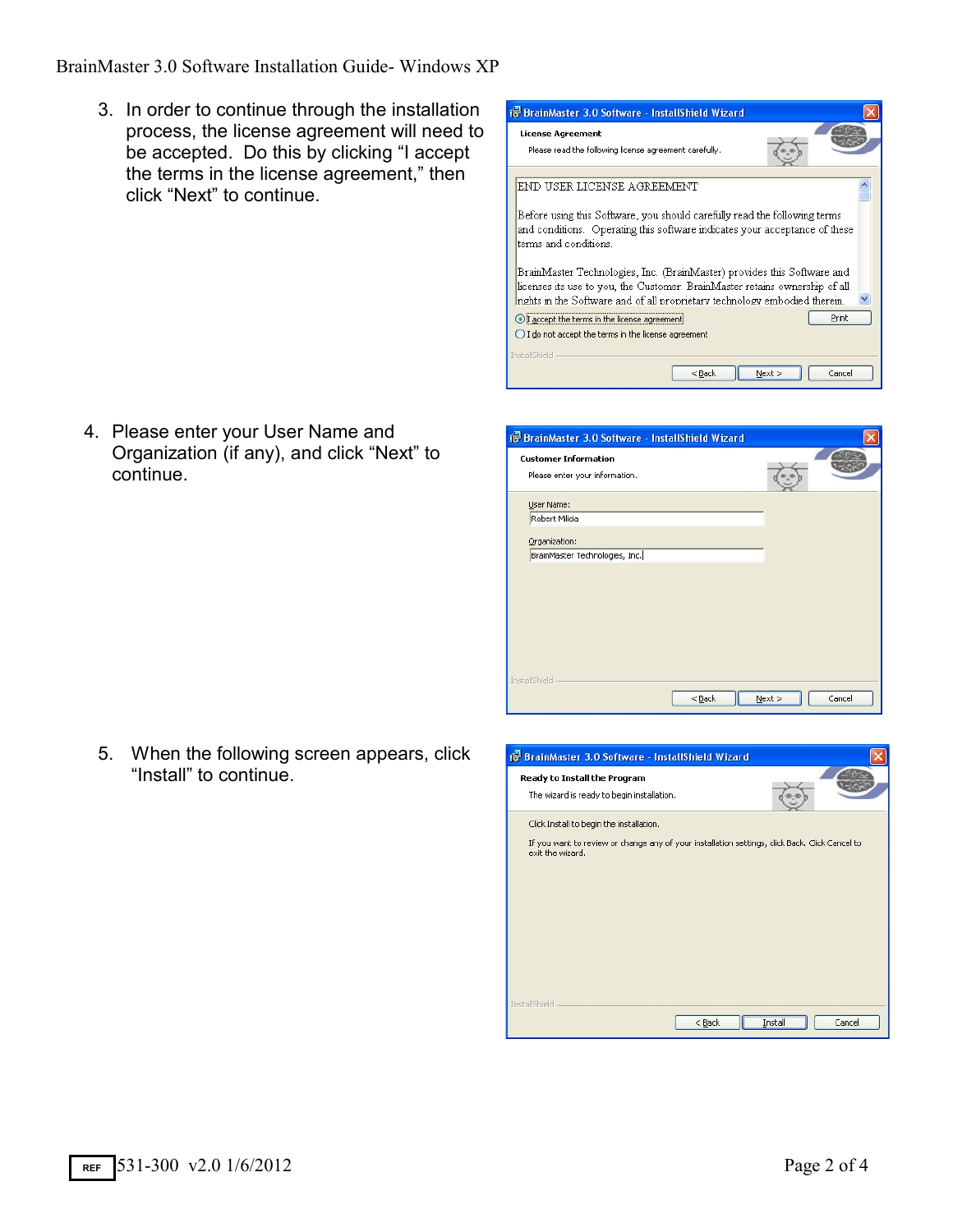BrainMaster 3.0 Software Installation Guide- Windows XP

6. The BrainMaster Installation will begin. This process may take several minutes to complete.



7. The following screen will appear to confirm that the 3.0 Software has completed installation. Click "Finish" to continue.



The BrainMaster 3.0 Software is now installed on your PC. You will be able to see that this is successful by the shortcut newly created on the Desktop. Please Restart your system, and install your BrainMaster Hardware if needed.